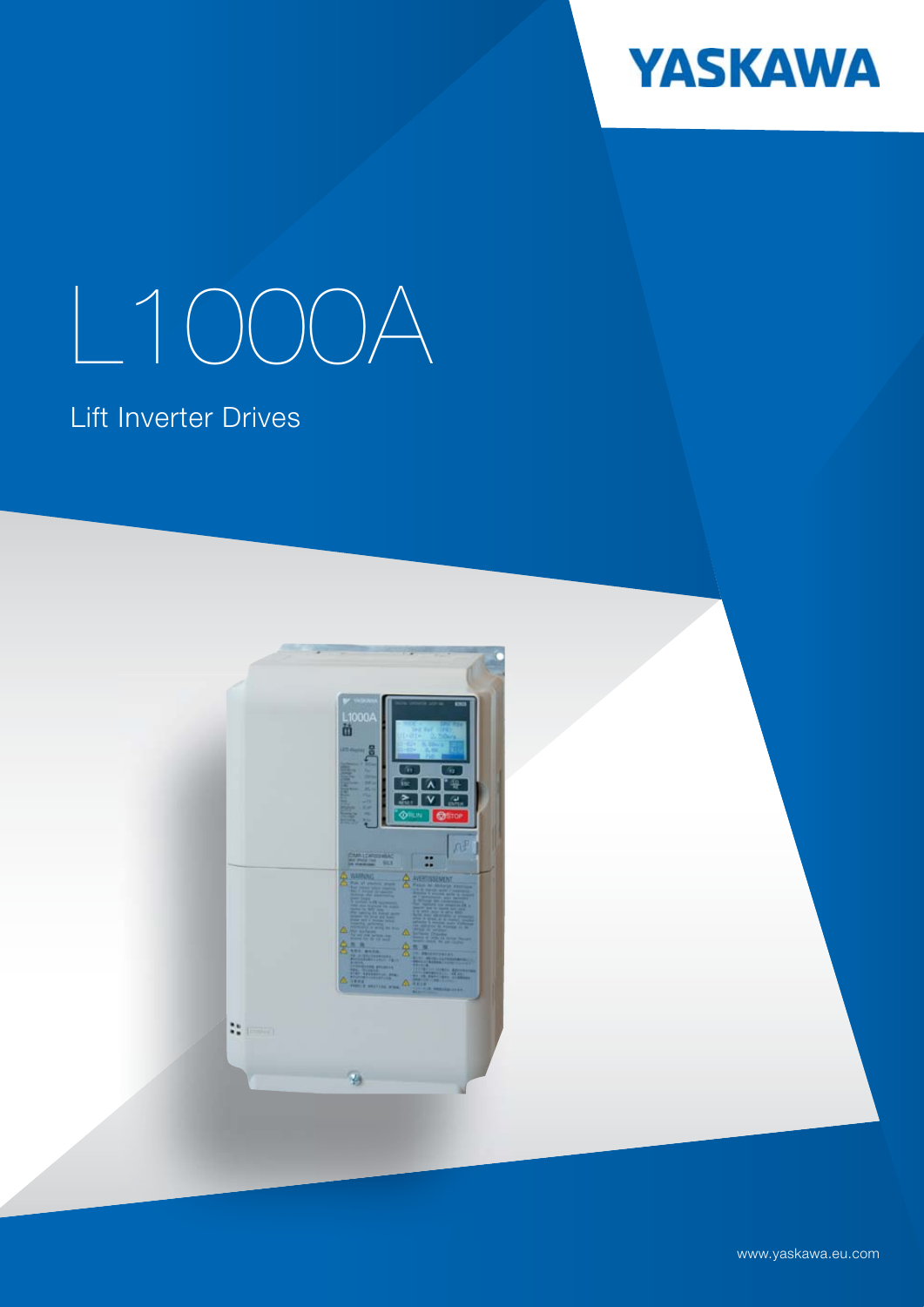## Rise to the top

YASKAWA L1000 lift drives are the solution to technical requirements of today's elevators. This inverter controls induction and permanent magnet motors. It is the first choice for new installation, machine room less lifts, but also for modernization. Experience the proven YASKAWA reliability combined with a new level of ride comfort.



#### Best ride comfort

The L1000A comes with a sophisticated vector control algorithm and lift dedicated control functions that that assure a bump-free start also without load sensor, smooth speed transition and precise landing. The L1000A make a ride as comfortable as possible.



#### Setup in shortest time

Setting up an elevator drive can be a real hassle or it can be as easy as with L1000A. Motor data are automatically tuned in standstill condition without the need to remove ropes, defaults are set to match the needs of most installations and parameters are shown in multi-language lift terminology and units.



#### Flexible controller interface

The L1000A provides a digital/analogue inand outputs to connect to a lift controller but also supports DCP3, DCP4 and CANopen-Lift. The variety of interfaces allows an easy connection of the L1000A to almost any controller.



#### Brake monitoring

The L1000A is available with brake monitoring as part of protection against unintended car movement which replaces external devices and thus reduces cost and wiring effort.



#### Rescue operation

In case of power outage L1000A can simply be supplied by batteries or an uninterruptable power supply (UPS). The drive can automatically evacuate to the light load direction allowing an optimal selection of the components used without any over sizing.



#### Operation without motor contactors

The L1000A can completely replace motor contactors. Thus it reduces audible noise, cost, space requirements and maintenance effort without compromising in terms of safety.



#### Low standby power consumption

The L1000A consumes very little energy, especially when not in operation. Thus making it easier to build lift systems which meet highest energy efficiency requirements.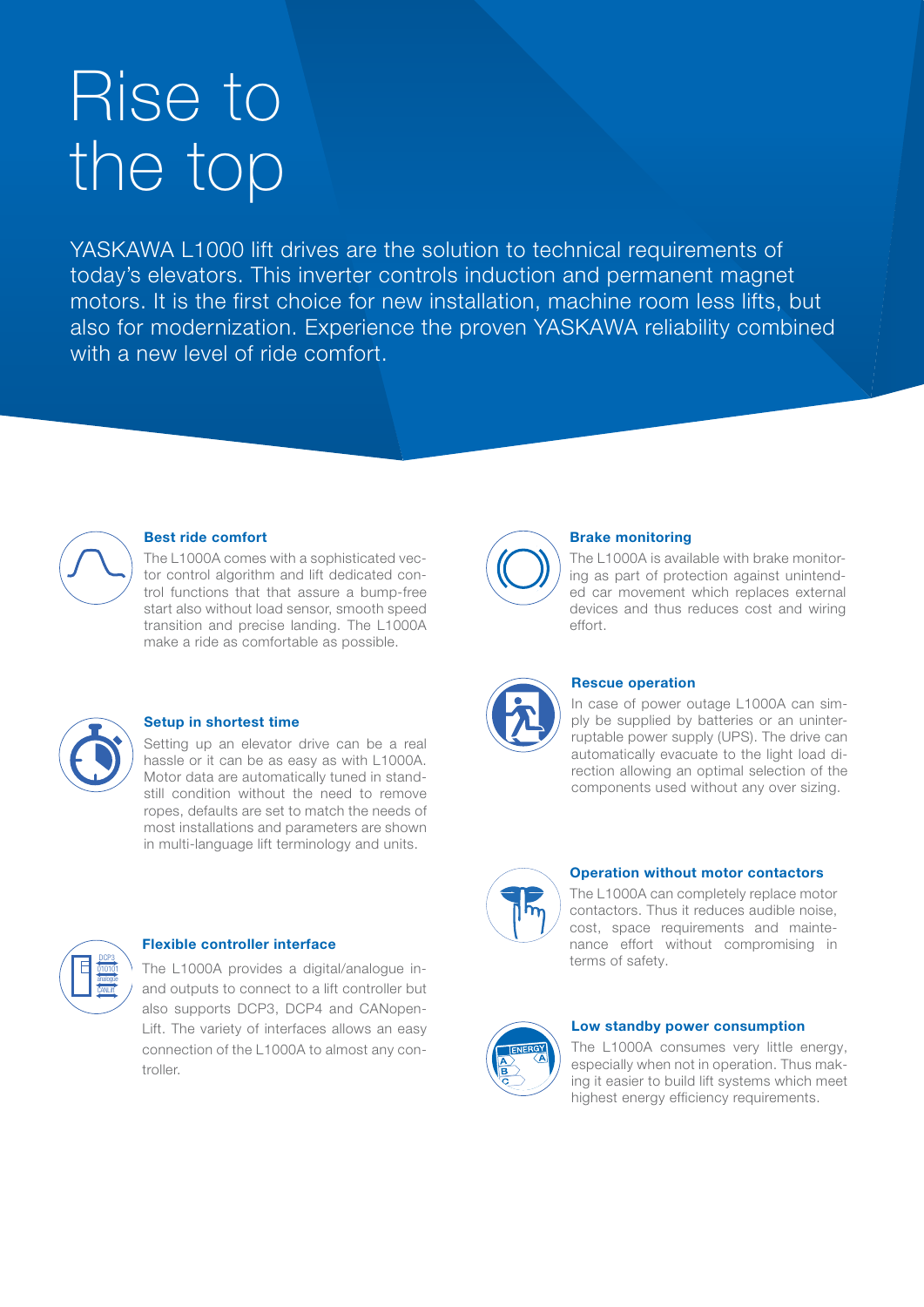## Benefits at a glance





Induction Machine Open and Closed Loop



Geared or Gearless Permanent Magnet Motor

#### One drive, any lift

L1000A drives provide the right motor control for any lift application. It can drive induction machines and permanent magnet motors. For easy setup in a few minutes L1000A comes with automatic motor and encoder tuning functions that can tune relevant settings in stand still condition of the lift without the need of removing ropes.





- Precisely controls induction and PM motors
- Allows usage of inexpensive incremental encoder with Interior PM motor control
- Easy tuning
- Smooth ride without bumps and roll-back
- Smooth start of gearless machines even without load sensor

#### Operation without motor contactors

L1000A drives have a built in STO (Safe Torque Off) function that is SIL3 certified. It allows operation of lift motors without motor contactors in accordance with EN81-20.

- Silent operation
- Saves panel space
- Less parts, less probability of failure means less call outs for maintenance





#### Quiet Drive

L1000A drives have temperature controlled cooling fans that only run when required, not all the time. This lowers audible noise, extends maintenance intervals but also reduces dust aggregation in panels.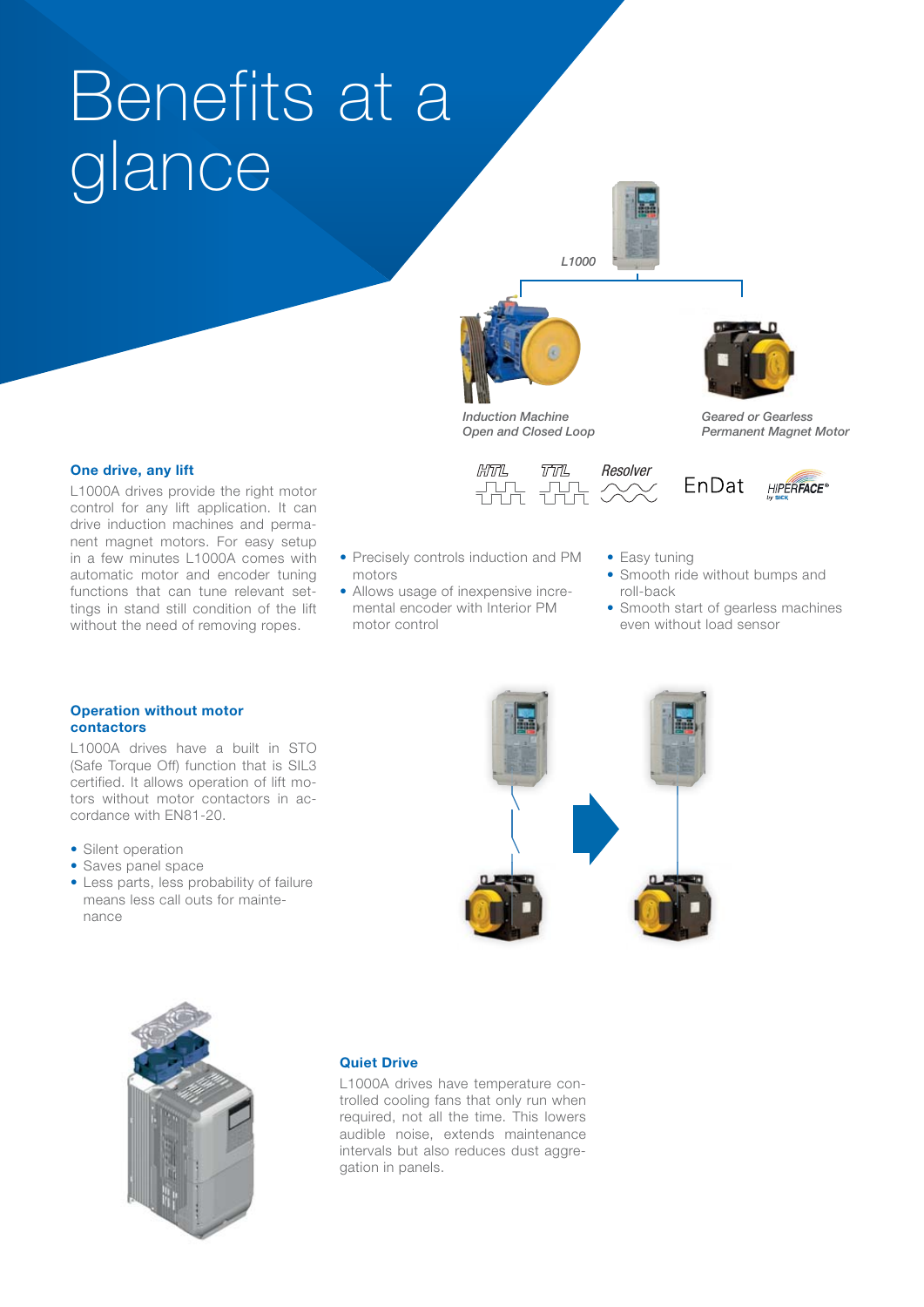## Benefits at a glance



#### Open controller interface

The L1000A can easily be connected to almost any lift controller. The digital/ analogue inputs and outputs are freely programmable and pre-set to most likely configurations. For an easy interface setup the drive provides signalling patterns for commonly used controllers that can be switched with just a single parameter.



In addition serial protocols like DCP3, DCP4 and CANopen-Lift are supported.

- Flexible digital/analog interface
- Pre-settings for most common controllers simplifies setup
- Support of serial procolls DCP3, DCP4 and CANopen-Lift

#### Built-in LCD interface for simple setup and parameter handling

L1000A drives are shipped with a builtin LCD keypad with full text display in various languages. For easy use the keypad can be taken off the unit and connected using a standard RJ45 cable.



- 11 European languages (English, German, French, Spanish, Italian, Portuguese, Greek, Turkish, Polish, Czech, Russian)
- Clear text display in lift terminology and units  $(m/s, m/s<sup>2</sup>, ...)$
- Integrated backlight for good readability in dark environment
- Parameter copy function for easy setup of lift with the same configuration
- Removable from main unit, usable with extension cable

#### Evacuation with UPS or battery

L1000A provides several possibilities to evacuate trapped passengers quickly in case of a power outage. It can be used with an uninterruptable power supply (UPS) or batteries and an automatic light load search evacuates in the light load direction, allowing a "just fit" selection of the UPS or battery without a lot of oversizing.

- Single or three-phase 230 Vac UPS for 400 V drives
- 48 96 Vdc battery for main circuit with 24 Vdc supply of control circuit
- Automatic evacuation in light load direction





UPS wiring and operation **Back-up battery wiring and operation** 

\*For clarity, the illustrations have been simplified, omitting several switches and control signals.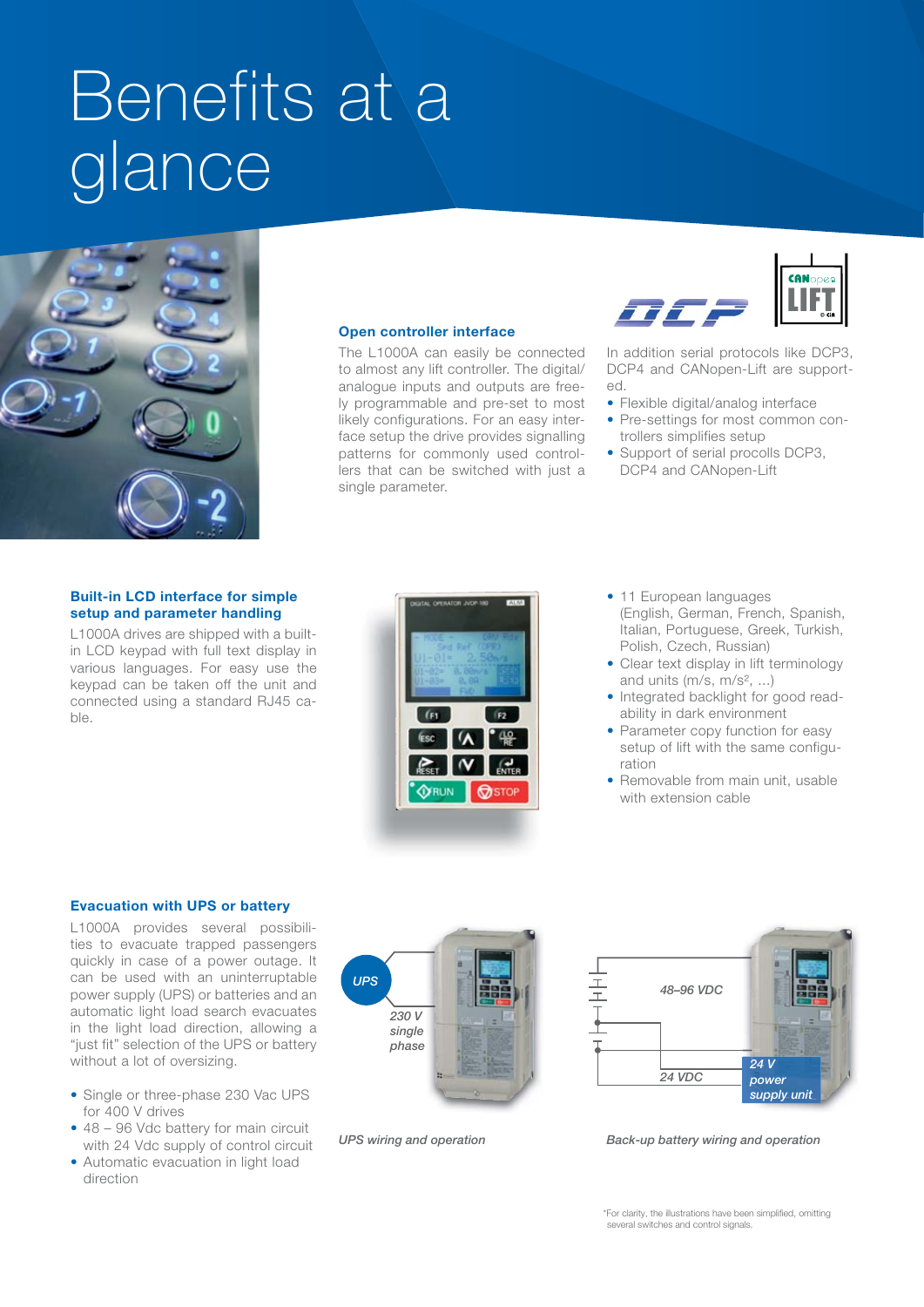## Smart combination

Together with the YASKAWA R1000 regenerative unit, the lift drive L1000A can be highly efficient, save installation room, reduce cooling efforts, and simplify hardware installation and maintenance.



#### Save Energy with Power Regeneration

The R1000 avoids wasted energy by delivering it back to the power source for use by other loads. R1000 can flexibly be used to maximize efficiency of single- and multi-axis systems.

#### Economical Dynamic Braking

The R1000 provides the most economical way of dynamic braking by:

- Selection purely by braking power -R1000 can be smaller than the drive
- Less energy consumption from grid as other consumers in the same installation can use braking energy
- Less space and heat by removed braking choppers and resistors
- Reduced ventilation requirements by less heat emission

#### Flexible Application

The R1000 can be used on single drives as well as in drives, servo or other systems that have an interconnected DC bus.

#### All Compatible

The R1000 can work with all conventional drives having full power access to DC bus. By that it is the perfect match when planning energy efficient new installations but when upgrading existing installations.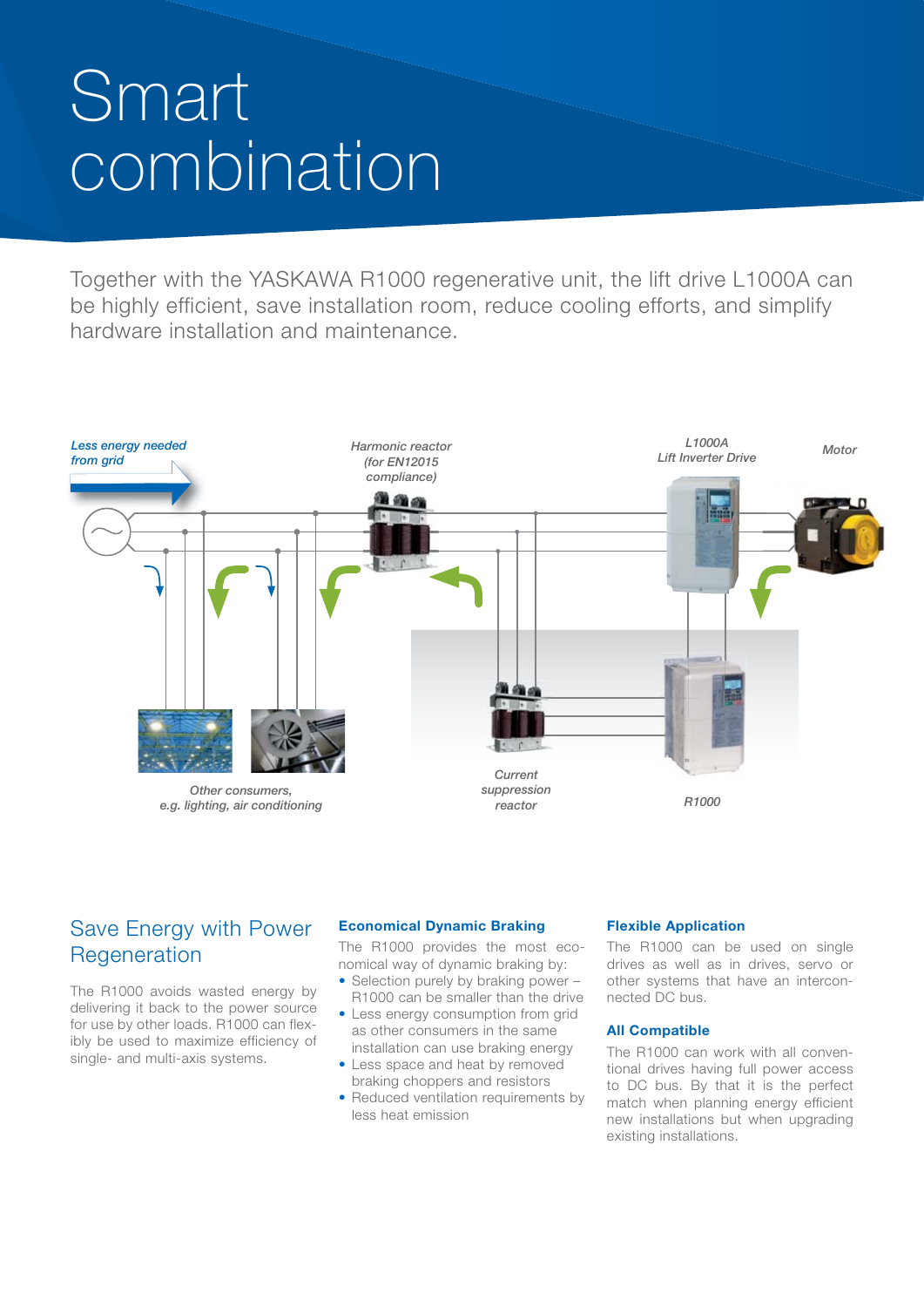## Also available:

#### Tailored Motor-Drive Packages



With the combination of L1000A drives and MSYP series gearless lift motors YASKAWA offers packag-Yes for gearless lifts with loads up to 2500 kg and speeds up to 2 m/s. All component have been se-

lected and adjusted to provide maximum ride comfort with minimum effort.

The compact YASKAWA L1000V is the cost-effective solution for modernisations and new installation of lifts

with open loop controlled geared motors. L1000V drives cover a power range from 4 to 15 kW. Reduced to the essentials, this drive combines easy setup, stable lift performance and a durable, solid design.



#### D1000 - Regenerative Converter Unit

The D1000 is a low harmonics power supply unit (THD-i < 5%) which can be used to supply several drives through DC bus connection. Additionally the braking energy can be fed back to the grid instead of wasting it in braking resistors.



# DriveWizard Plus for easy engineering L1000V<br>The compact YASKAWA L1000V<br>solution for modernisations and with open loop controlled geare<br>motors. L1000V drives cover<br>power range from 4 to 15 kW. F<br>duced to the essentials, this drive<br>combines easy setup, stable I

Manage the unique settings for all your drives right on your PC. An indispensable tool for drive setup and maintenance. Edit parameters, access all monitors, create customized operation sequences, and observe drive performance with the oscilloscope function.



- All in one tool for parameter management, drive setup, monitoring, and fault diagnostics
- Convenient PC-based drive-setup, monitoring and diagnostic functions
- Built-in scope function
- Online and offline parameter editing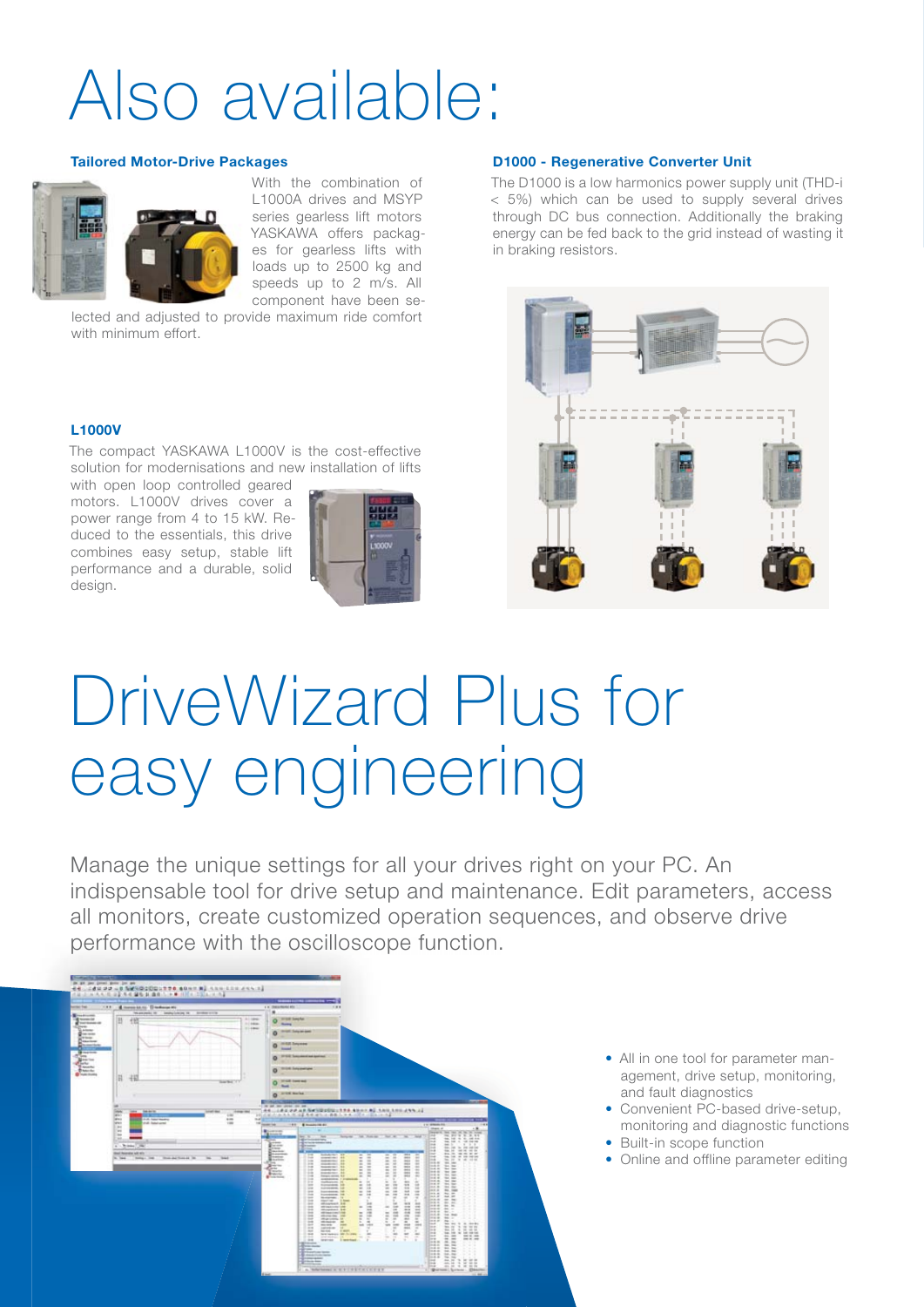## Specifications

| <b>Operating Environment</b>  |                                                                                                                                                                                                          |
|-------------------------------|----------------------------------------------------------------------------------------------------------------------------------------------------------------------------------------------------------|
| <b>Ambient temperature</b>    | $-10$ to $+50$ °C (IP20)                                                                                                                                                                                 |
| Storage temperature           | $-20$ to $+60$ °C                                                                                                                                                                                        |
| <b>Humidity</b>               | 95 % RH or less (non-condensing)                                                                                                                                                                         |
| <b>Altitude</b>               | Up to 1000 meters (output derating required above 1000 m, max. 3000 m)                                                                                                                                   |
| <b>Vibration/Shock</b>        | 10 Hz to 20 Hz, 9.8 m/s <sup>2</sup> max. 20 Hz to 55 Hz, 5.9 m/s <sup>2</sup> (200 V: 45 kW or more,<br>400 V: 55 kW or more) or 2.0 m/s <sup>2</sup> max. (200 V: 55 kW or less, 400 V: 75 kW or less) |
| <b>Protection design</b>      | IP20 Open Type enclosure                                                                                                                                                                                 |
| <b>Conformity / Standards</b> |                                                                                                                                                                                                          |
| <b>Standards</b>              | CE, UL, cUL, RoHS                                                                                                                                                                                        |
| <b>Functional safety</b>      | LC2A: STO (Safe Torque Off) according to EN ISO 13849-1, Cat. 3, PL d; IEC EN 61508 SiL2<br>LC4F: STO (Safe Torque Off) according to EN ISO 13849-1, Cat. 3, PL e; IEC EN 61508 SiL3                     |
| <b>Power Ratings</b>          |                                                                                                                                                                                                          |
| <b>Overload capacity</b>      | 150% for 1 minute                                                                                                                                                                                        |
| <b>Rated voltage</b>          | LC2A: 200 to 240 Vac 50/60 Hz (-15% to +10%)<br>LC4F: 380 to 480 Vac 50/60 Hz (-15% to +10%)                                                                                                             |
| <b>Rated input frequency</b>  | $50/60$ Hz $\pm$ 3%                                                                                                                                                                                      |
| <b>Output frequency</b>       | $0 - 200$ Hz                                                                                                                                                                                             |
| <b>Starting torque</b>        | 150%/3 Hz (V/f Control),<br>200%/0.3 Hz (Open Loop Vector Control),<br>200%/0 r/min (Closed Loop Vector Control)                                                                                         |
| <b>Braking transistors</b>    | Built-in up to 30 kW                                                                                                                                                                                     |
| <b>Control / Programming</b>  |                                                                                                                                                                                                          |
| <b>Control inputs</b>         | 8 digital (sink/source), 2 analog (current/voltage)                                                                                                                                                      |
| <b>Control outputs</b>        | 4 digital, 2 analog (current/voltage), 2 photocoupler                                                                                                                                                    |
| <b>Operator</b>               | LCD with copy function for several parameter                                                                                                                                                             |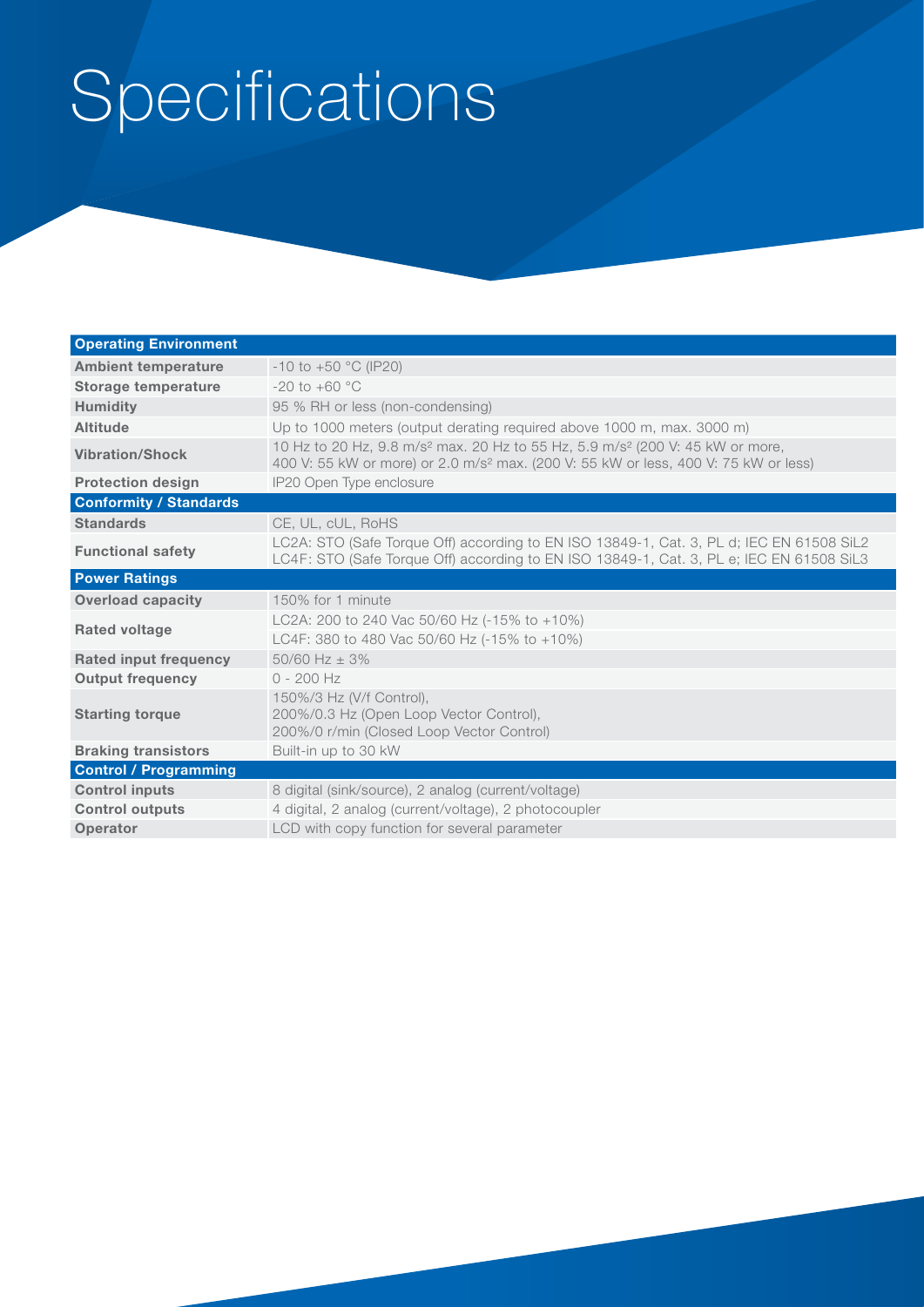# Options

| <b>Options</b>       |                                                                                                                                        |                      | <b>Model code</b> |
|----------------------|----------------------------------------------------------------------------------------------------------------------------------------|----------------------|-------------------|
| Communication        | CANopen-Lift<br>(only for LC4F models)                                                                                                 | $SI-L3$              |                   |
|                      | Incremental Encoder (Line Driver)                                                                                                      | PG-X3                |                   |
| Motor feedback       | Complimentary Encoder (HTL, Open-Collector)                                                                                            | $PG-BS$              |                   |
|                      | Resolver Interface for TS2640N321E64                                                                                                   | PG-RT3               |                   |
|                      | Endat 2.1/2.2, HIPERFACE                                                                                                               | $PG-F3$              |                   |
|                      | Heidenhain ERN1387 / ERN487                                                                                                            | PG-E3                |                   |
| Input/Output         | Analog Output: 2-channel, -/+10 V (11-bit signed)                                                                                      | $AO-AS$              |                   |
|                      | Digital Input: 16 Digital inputs, +24 V, at 8 mA each, sink or source,<br>multi-function or frequency reference (16-bit binary or BCD) | $DI-A3$              |                   |
|                      | Digital Output: 6 photocoupler (48 V, 50 mA), 2 relay contacts<br>(250 VAC/30 VDC, 1 A max.)                                           | $DO-AS$              |                   |
|                      | <b>USB Copy Unit</b>                                                                                                                   | <b>JVOP-181</b>      |                   |
|                      | IP65 Operator Mounting Frame                                                                                                           | EUOP-V11001          |                   |
|                      | DriveWizard Plus                                                                                                                       |                      |                   |
| <b>Other options</b> |                                                                                                                                        | 400 V class PS-A10HB |                   |
|                      | 24 V Power Supply                                                                                                                      | 200 V class PS-A10LB |                   |
|                      | <b>LCD Operator Extension Cable</b>                                                                                                    |                      | 1 m WV001         |
|                      |                                                                                                                                        |                      | 3 m WV003         |
|                      |                                                                                                                                        |                      |                   |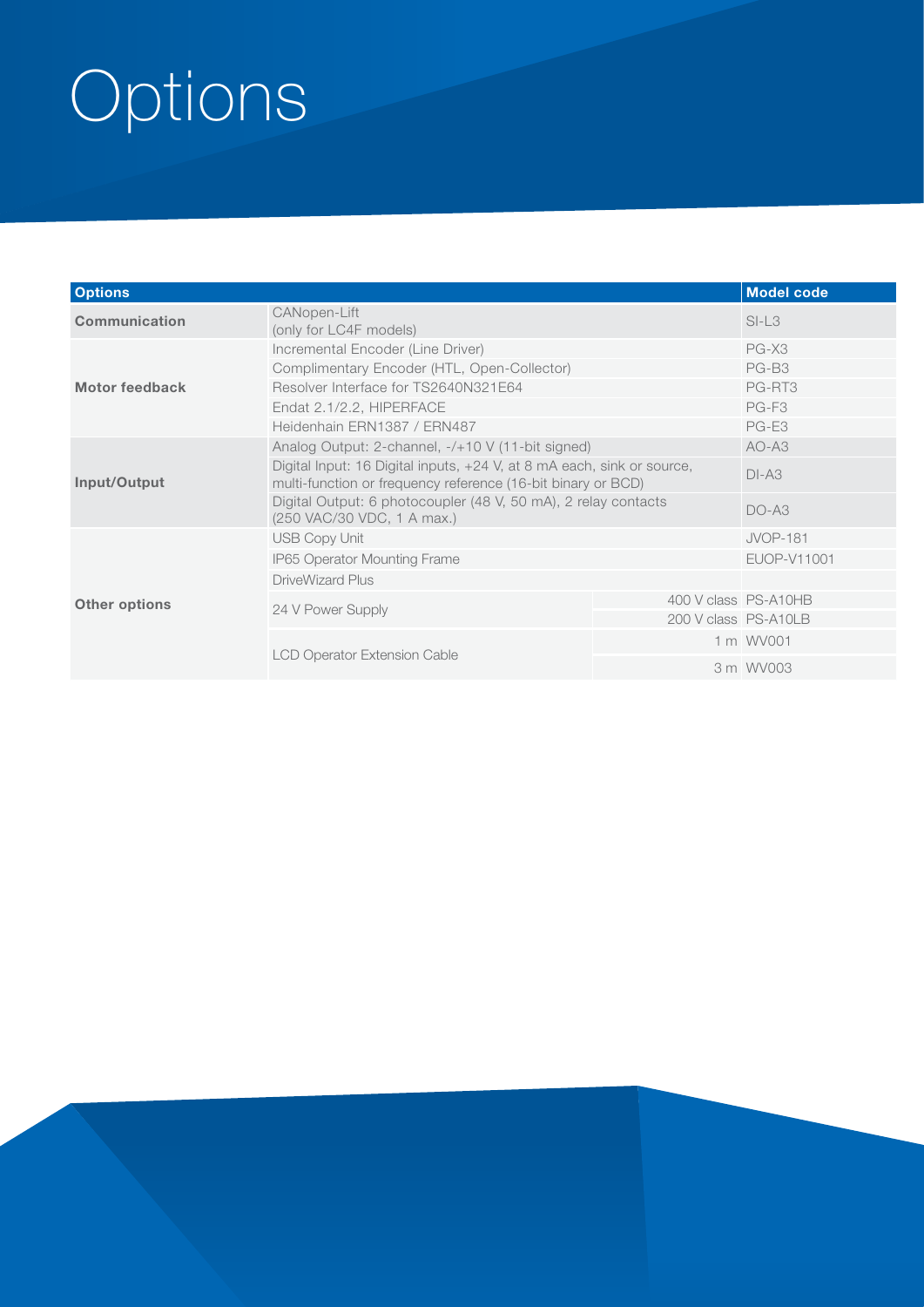## Connection diagram

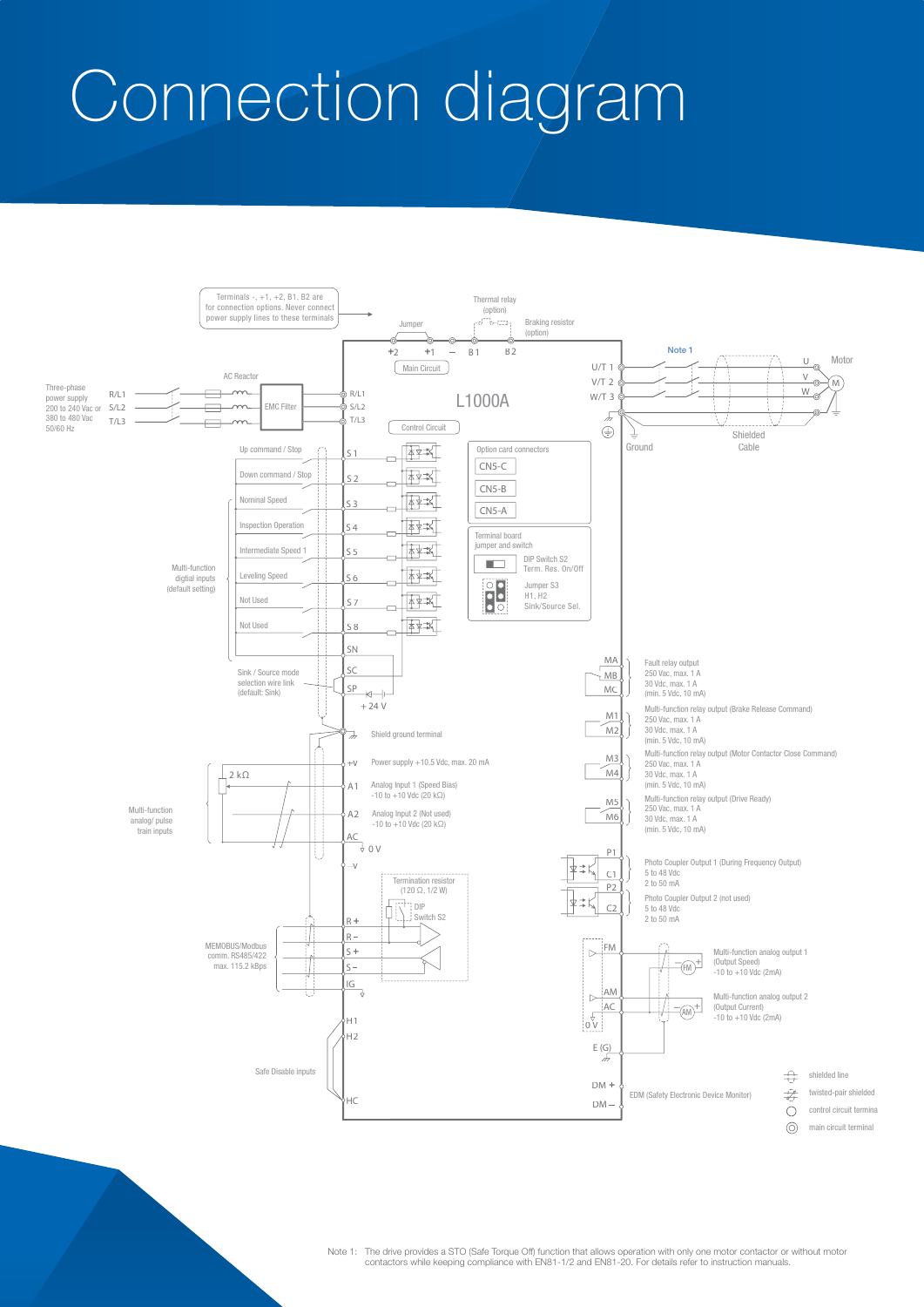## Technical data

### Model designation



\*Enhanced: DCP3 & 4 interface, CANopen-Lift, Brake Monitoring for protection against unintended car movement, Advanced Light Load Search, Output Phase Loss Protection

#### Data 200 - 240 VAC

| <b>Catalog</b><br><b>Code</b><br>LC <sub>2</sub> A | <b>Max Applicable</b><br><b>Motor Power</b> | <b>Dimensions [mm]</b> |                   |     | Weight | <b>EMC Filter</b> | <b>AC Input Reactor</b> |                    | <b>Braking</b>  |  |  |     |           |              |           |              |
|----------------------------------------------------|---------------------------------------------|------------------------|-------------------|-----|--------|-------------------|-------------------------|--------------------|-----------------|--|--|-----|-----------|--------------|-----------|--------------|
|                                                    | [kW]                                        | H                      | W                 | D   | [kg]   |                   | <b>IP 00</b>            | <b>IP 20 Cover</b> | <b>Resistor</b> |  |  |     |           |              |           |              |
| 0008                                               | 1.5                                         | 260                    |                   | 147 | 3.2    | FB-40014B         | LR3 40-4/16             | IP20-Box32         | on request      |  |  |     |           |              |           |              |
| 0011                                               | 2.2                                         |                        |                   |     |        |                   |                         |                    |                 |  |  |     |           |              |           |              |
| 0018                                               | 4.0                                         |                        | 140               | 164 | 3.5    | FB-40025B         | LR3 40-4/20             |                    | RH-1560W40      |  |  |     |           |              |           |              |
| 0025                                               | 5.5                                         |                        |                   | 167 | 4.0    | FB-40044B         | LR3 40-4/45             | IP20-Box35         |                 |  |  |     |           |              |           |              |
| 0033                                               | 7.5                                         |                        |                   |     |        |                   |                         |                    | RH-2700W025     |  |  |     |           |              |           |              |
| 0047                                               | 11                                          | 300                    | 180               | 187 | 5.6    | FB-40060A         | LR3 40-4/70             | IP20-Box37         |                 |  |  |     |           |              |           |              |
| 0060                                               | 15                                          | 350                    | 220               |     |        | 8.7               | FB-40072A               |                    |                 |  |  |     |           |              |           |              |
| 0075                                               | 18.5                                        | 365                    |                   | 197 | 9.7    | FB-40105A         | LR3 40-4/90             | IP20-Box39         |                 |  |  |     |           |              |           |              |
| 0085                                               | 22                                          | 534                    | 254<br>258<br>279 |     |        | 23                |                         | LR3 40-4/115       |                 |  |  |     |           |              |           |              |
| 0115                                               | 30                                          | 614                    |                   |     | 28     |                   |                         | IP20-Box41         |                 |  |  |     |           |              |           |              |
| 0145                                               | 37                                          | 630                    |                   |     |        |                   |                         |                    |                 |  |  |     | FB-40170A | LR3 40-4/160 |           |              |
| 0180                                               | 45                                          |                        | 329               | 283 | 40     |                   | LR3 40-4/200            |                    | on request      |  |  |     |           |              |           |              |
| 0215                                               | 55                                          | 705                    | 450               |     | 81     | FB-40250A         | LR3 40-4/250            |                    |                 |  |  |     |           |              |           |              |
| 0283                                               | 75                                          |                        |                   | 330 | 86     |                   |                         |                    |                 |  |  |     |           |              |           |              |
| 0346                                               | 90                                          | 800                    |                   |     |        |                   |                         |                    | IP20-Box44      |  |  |     |           |              |           |              |
| 0415                                               | 110                                         |                        |                   |     |        |                   |                         |                    |                 |  |  | 500 | 350       | 105          | FB-40414A | LR3 40-4/400 |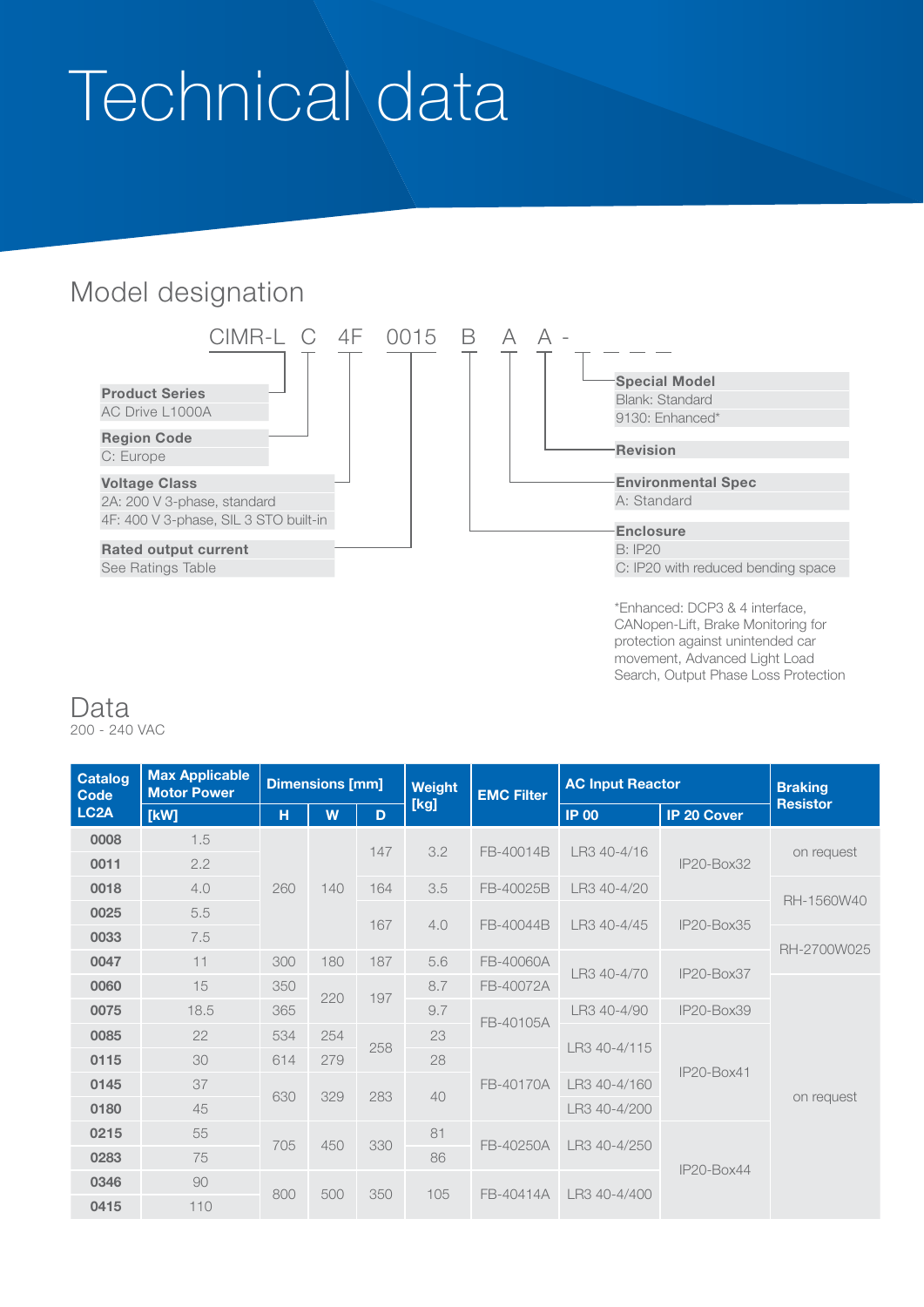#### EMC Filter & AC Input Reactor

EMC filters and AC reactors are installed at the input of the drive. They reduce conducted emission and harmonic distortion in order to maintain compliance with EMC standards such as the EN12015.

#### Braking Options

Braking options dissipate kinetic energy when moving in regenerative direction. Drives up to 30 kW have built-in braking transistors and must only be equipped with a braking resistor. Larger drives need an additional braking unit.



Data 380 - 480 VAC

| <b>Catalog</b><br><b>Code</b><br>LC4F | <b>Max Applicable</b><br><b>Motor Power</b> | <b>Dimensions [mm]</b>   |     |     | Weight    | <b>EMC Filter</b> | <b>AC Input Reactor</b> |                                 | <b>Braking</b>                 |             |           |  |  |              |
|---------------------------------------|---------------------------------------------|--------------------------|-----|-----|-----------|-------------------|-------------------------|---------------------------------|--------------------------------|-------------|-----------|--|--|--------------|
|                                       | [kW]                                        | н                        | W   | D   | [kg]      |                   | <b>IP 00</b>            | <b>IP 20 Cover</b>              | <b>Resistor</b>                |             |           |  |  |              |
| 0005                                  | 1.5                                         | 260                      | 140 | 147 | 3.2       | FB-40008B         | B1103136                | IP20-Box32                      | RH-1000W120                    |             |           |  |  |              |
| 0006                                  | 2.2                                         |                          |     | 164 | 3.4       | FB-40014B         |                         |                                 |                                |             |           |  |  |              |
| 0009                                  | 4.0                                         |                          |     |     | 3.5       |                   |                         |                                 |                                |             |           |  |  |              |
| 0015                                  | 5.5                                         |                          |     |     |           |                   | B1103138                |                                 |                                |             |           |  |  |              |
| 0018                                  | 7.5                                         |                          |     |     | 167       | 3.9               | FB-40025B               |                                 | IP20-Box35                     | RH-1560W040 |           |  |  |              |
| 0024                                  | 11                                          | 300                      |     |     | 5.4       | FB-40044B         | B1103139                | IP20-Box36                      | RH-2700W025                    |             |           |  |  |              |
| 0031                                  | 15                                          |                          | 180 | 187 | 5.7       |                   | B1103140                | IP20-Box37                      | RH-3700W025                    |             |           |  |  |              |
| 0039                                  | 18.5                                        | 350                      | 220 | 197 | 8.3       | FB-40060A         | B1103141                |                                 | RH-4800W022                    |             |           |  |  |              |
| 0045                                  | 22                                          | 465<br>515<br>630<br>730 | 254 |     | 23        |                   | B1103142                | IP20-Box39                      | RH-6000W022                    |             |           |  |  |              |
| 0060                                  | 30                                          |                          | 279 | 258 | 27        | FB-40072A         |                         |                                 | RH-7500W023                    |             |           |  |  |              |
| 0075                                  | 37                                          |                          |     |     |           |                   |                         |                                 |                                | 39          | FB-40105A |  |  | CDBR 4045B + |
| 0091                                  | 45                                          |                          |     |     |           |                   | B0910013                | <b>IP20-Box42</b>               | RH9600W015                     |             |           |  |  |              |
| 0112                                  | 55                                          |                          | 329 | 283 | 43        | FB-40170A         |                         |                                 | 2x (CDBR 4030B<br>+ RH6000W22) |             |           |  |  |              |
| 0150                                  | 75                                          |                          |     |     | 45        |                   |                         |                                 | 2x (CDBR 4045B                 |             |           |  |  |              |
| 0180                                  | 90                                          | 705<br>450<br>800<br>500 | 330 | 85  |           | B1411053          | on request              | + RH9600W15)                    |                                |             |           |  |  |              |
| 0216                                  | 110                                         |                          | 350 | 103 | FB-40250A | 2×B0910013        | 2x IP20-Box42           | 3x (CDBR 4045B)<br>+ RH9600W15) |                                |             |           |  |  |              |